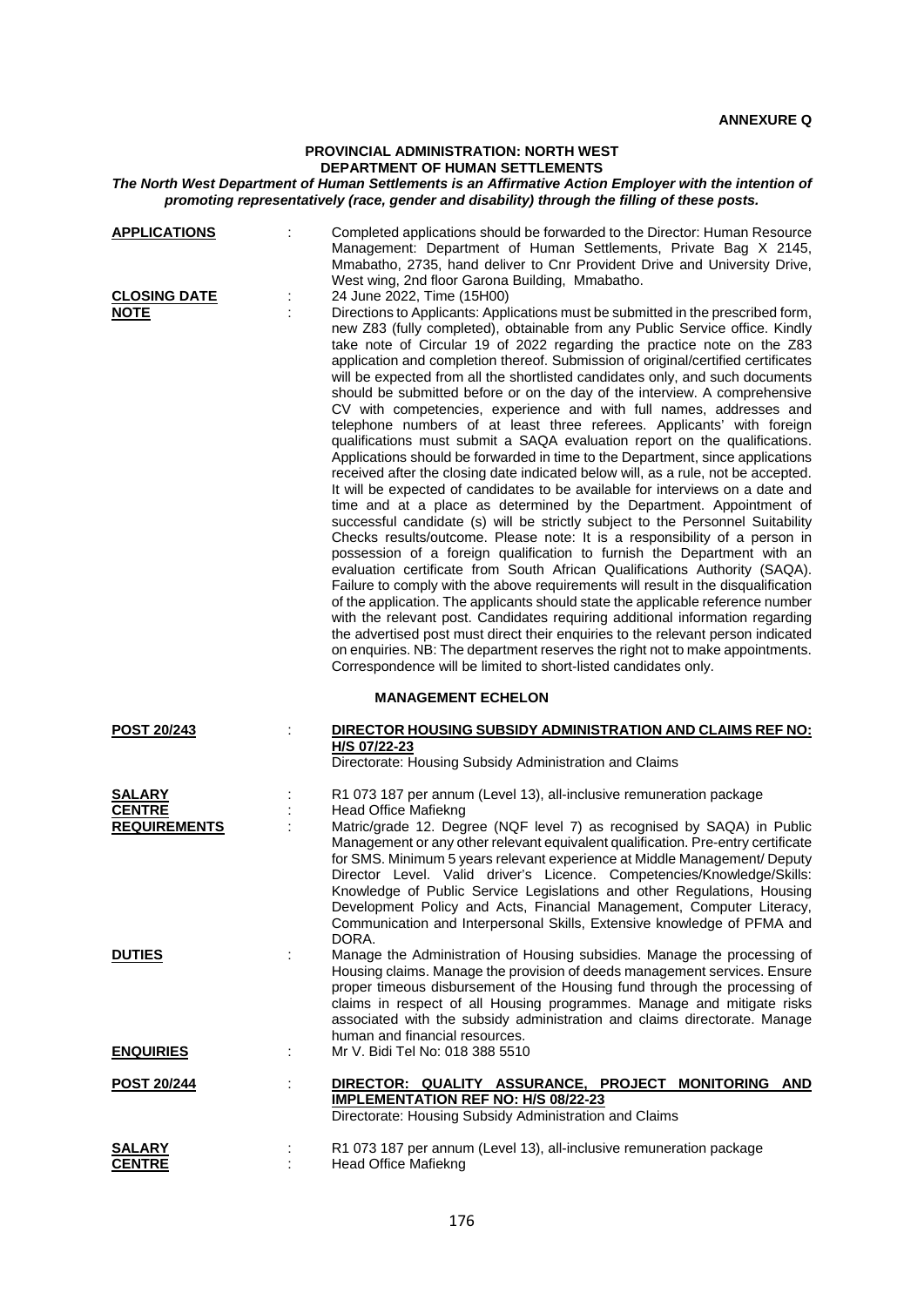| <b>REQUIREMENTS</b>                                   | Matric/grade 12. Degree (NQF level 7) as recognised by SAQA) in Project<br>Management/ Built Environment/ Civil Engineering studies/ Human settlement.<br>Pre-entry certificate for SMS. Minimum 5 years relevant experience at Middle<br>Level).<br>Director<br>Valid<br>Management<br>(Deputy<br>Competencies/Knowledge/Skills: Knowledge of the Constitution of RSA 1996<br>and other applicable legislative and regulatory requirements, policies and<br>standards, ability to analyse complex information and large datasets, in-depth<br>understanding of the Built Environment, experience in dealing with<br>Municipalities, budget and financial management, economic and fiscal policy,<br>government budget processes and financial analysis, vast knowledge of<br>housing environment policy, extensive knowledge of PFMA and DORA, good                                                                                                                                                                                                                          | driver's<br>Licence. |  |  |
|-------------------------------------------------------|-------------------------------------------------------------------------------------------------------------------------------------------------------------------------------------------------------------------------------------------------------------------------------------------------------------------------------------------------------------------------------------------------------------------------------------------------------------------------------------------------------------------------------------------------------------------------------------------------------------------------------------------------------------------------------------------------------------------------------------------------------------------------------------------------------------------------------------------------------------------------------------------------------------------------------------------------------------------------------------------------------------------------------------------------------------------------------|----------------------|--|--|
| <b>DUTIES</b><br><b>ENQUIRIES</b>                     | interpersonal skills, good knowledge of corporate governance.<br>Management of the delivery of prescribed housing programmes within District.<br>Management of the implementation of the National and Provincial Housing<br>programmes and policies in the District. Source and oversee the<br>implementation of a wide range of models and scenarios to establish Human<br>Settlements and service delivery. Participate in the Development of the<br>Departmental strategic plan and Annual Performance plan. Ensure that the<br>business plan is in line with the priorities set out in the Provincial growth and<br>development strategy and plan. Facilitate the development of a series of high-<br>level plans for the establishment of centres of competence. Develop and<br>implement a strategic partnership and engagement with the Department of<br>Trade and Industry and other stakeholders in developing sustainable Human<br>Settlements. Overall management of both financial and human resources for<br>the directorate.<br>Mr V. Bidi Tel No: 018 388 5510 |                      |  |  |
| <b>OTHER POSTS</b>                                    |                                                                                                                                                                                                                                                                                                                                                                                                                                                                                                                                                                                                                                                                                                                                                                                                                                                                                                                                                                                                                                                                               |                      |  |  |
| <b>POST 20/245</b>                                    | PROFESSIONAL TOWN AND REGIONAL PLANNER GRADE C REF NO<br>H/S 09/22-23<br>Directorate: Housing Technical Support Services                                                                                                                                                                                                                                                                                                                                                                                                                                                                                                                                                                                                                                                                                                                                                                                                                                                                                                                                                      |                      |  |  |
| <b>SALARY</b><br><b>CENTRE</b><br><b>REQUIREMENTS</b> | R809 634 per annum, all-inclusive remuneration package, (SL- OSD)<br>Head Office (Mmabatho)<br>Matric/Grade: 12. Degree in Urban/Town and Regional planning (NQF Level<br>7) or any other relevant, equivalent qualification. Compulsory registration with<br>SACPLAN. 3 years post qualification professional experience required. A Valid<br>driver's Licence. Competencies/Knowledge/Skills: Programme and Project<br>management. T&R principles and methodologies. Research and development.<br>Computer-aided applications. Professional judgement. Technical consulting.                                                                                                                                                                                                                                                                                                                                                                                                                                                                                                |                      |  |  |
| <b>DUTIES</b>                                         | Report writing. Team leadership. Analytical and Communication skills.<br>Develop integrated planning for short and long term sustainable human<br>settlements. Monitor the growth patterns of human settlements. Conduct<br>readiness and feasibility assessment. Monitor the implementation of human<br>settlements planning projects in accordance with the approved business plan.                                                                                                                                                                                                                                                                                                                                                                                                                                                                                                                                                                                                                                                                                         |                      |  |  |
| <b>ENQUIRIES</b>                                      | Mr M.G Mashabane Tel No: 018 388 5486<br>÷                                                                                                                                                                                                                                                                                                                                                                                                                                                                                                                                                                                                                                                                                                                                                                                                                                                                                                                                                                                                                                    |                      |  |  |
| POST 20/246                                           | t.<br><b>CONTROL GISC TECHNICIAN GRADE B REF NO: H/S 10/22-23</b><br>Directorate: Strategic Management Services<br>2 Years Contract                                                                                                                                                                                                                                                                                                                                                                                                                                                                                                                                                                                                                                                                                                                                                                                                                                                                                                                                           |                      |  |  |
| <b>SALARY</b><br><b>CENTRE</b><br><b>REQUIREMENTS</b> | R797 658 per annum, all-inclusive remuneration package, (OSD)<br>Head Office (Mmabatho)<br>Matric/Grade 12. Diploma/Degree (NQF Level 7 as recognised by SAQA) in<br>Geographic Information Science/ Geomatics/Geography/Earth Science/<br>Environmental Science or any other relevant, equivalent qualification. 6 years<br>post qualification GIS related experience with two (2) years of GIS software<br>packages. Compulsory registration with South African Geomatics Council<br>(SAGC) / PLATO as GISc Technician. Valid driver's<br>Competencies/Knowledge/Skills: Proven experience in Human Settlements<br>GIS related assignments. Understanding of Government's planning<br>framework. Geographical Information System mobile devices operating.<br>Financial, programme and project management. Legal and operational<br>compliance. GIS system maintenance. Geo-database design and analysis.<br>Research and development. Creating high performance organisational culture.                                                                                    | Licence.             |  |  |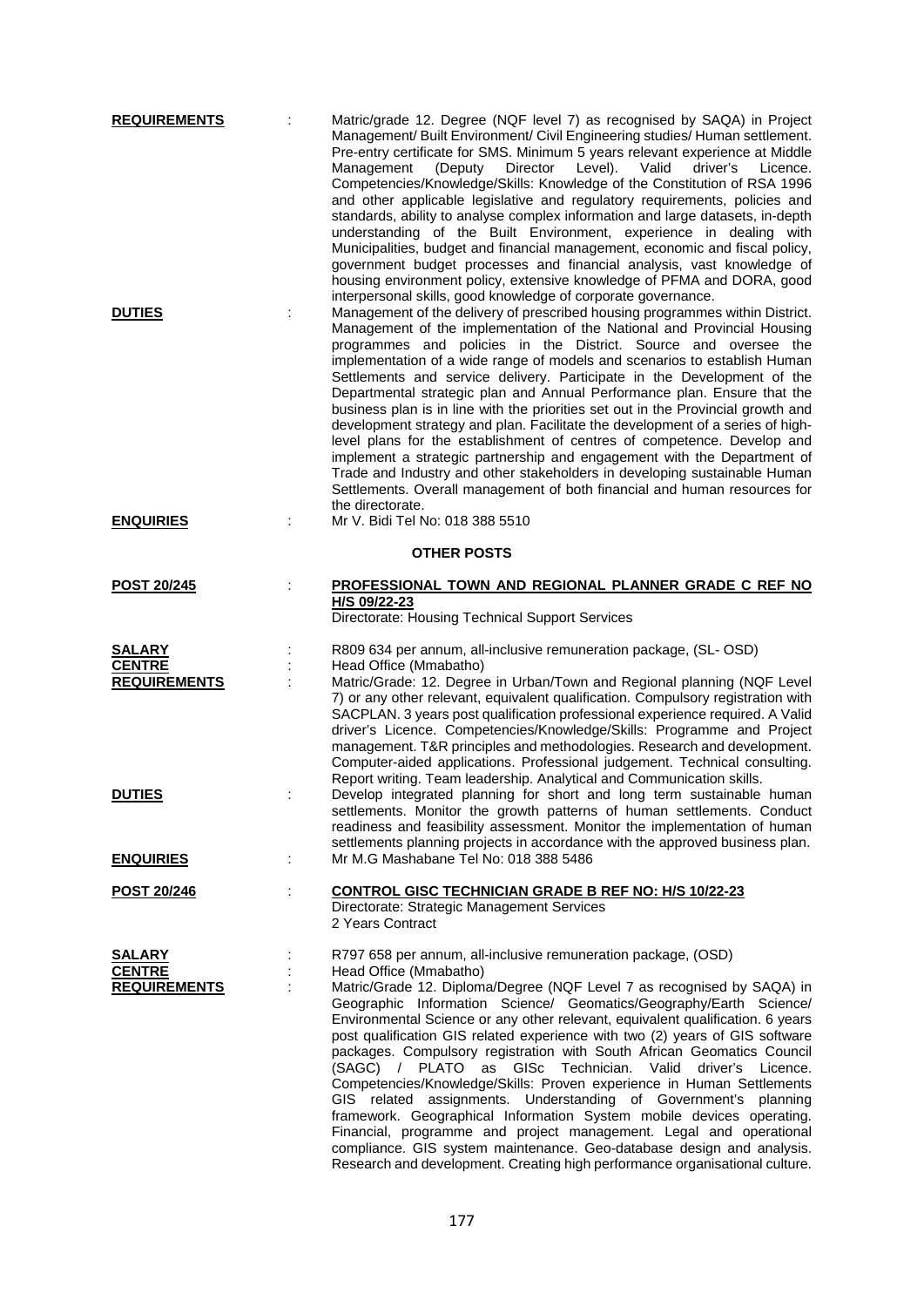| <b>DUTIES</b>                                         | report writing. Understanding of spatial planning.<br>GIS<br>Technical<br>implementation and strategies. Accountability. Organize, process knowledge.<br>Design, plan and perform advanced GISc analysis to address organisational<br>strategic objective. Facilitate the collection and capturing of spatial data from<br>various formats and sources. Coordinate the design, development and creation<br>of geospatial databases. Develop and manage spatial information and GIS to<br>all clients in the department. Research, investigate and advice on new GIS<br>technologies, advice on research viability and feasibility.                                                                                                                                                                                                                                                           |
|-------------------------------------------------------|----------------------------------------------------------------------------------------------------------------------------------------------------------------------------------------------------------------------------------------------------------------------------------------------------------------------------------------------------------------------------------------------------------------------------------------------------------------------------------------------------------------------------------------------------------------------------------------------------------------------------------------------------------------------------------------------------------------------------------------------------------------------------------------------------------------------------------------------------------------------------------------------|
| <b>ENQUIRIES</b>                                      | Mr Magakwe Tel No: 018 388 2272                                                                                                                                                                                                                                                                                                                                                                                                                                                                                                                                                                                                                                                                                                                                                                                                                                                              |
| <b>POST 20/247</b>                                    | SNR LEGAL ADMIN OFFICER REF NO: H/S 11/22-23<br>Directorate: Legal Services                                                                                                                                                                                                                                                                                                                                                                                                                                                                                                                                                                                                                                                                                                                                                                                                                  |
| <b>SALARY</b><br><b>CENTRE</b><br><b>REQUIREMENTS</b> | R774 660 per annum, all-inclusive remuneration package (MR 6)<br>Head Office (Mmabatho)<br>Matric/Grade 12. LLB Degree (NQF Level 7 as recognised by SAQA) or any<br>other relevant, equivalent qualification. Atleast 5-8 year's relevant experience<br>in legal matters. Valid driver's Licence. Competencies/Knowledge/Skills:<br>Knowledge of the constitution of the Republic of South Africa, 1996. PFMA,<br>1999. Regulations and all acts and regulations administered by the<br>department. Good knowledge of corporate governance. Proven management<br>and leadership skills. Conflict resolution. Good interpersonal skills. Computer<br>literacy Planning and organizing skills. Project management. Change                                                                                                                                                                     |
| <b>DUTIES</b>                                         | management skills and management skills.<br>Provide verbal and written legal opinions to the department on issues affecting<br>the department. Draft legal documents and contracts entered by/with the<br>department. Liaise with the chief state law advisor and the state attorney<br>regarding litigation matters. Provide legislative drafting services.                                                                                                                                                                                                                                                                                                                                                                                                                                                                                                                                 |
| <b>ENQUIRIES</b>                                      | Mr T Lerefolo Tel No: 018 388 4832                                                                                                                                                                                                                                                                                                                                                                                                                                                                                                                                                                                                                                                                                                                                                                                                                                                           |
| <b>POST 20/248</b>                                    | DEPUTY DIRECTOR: HOUSING SUBSIDY CLAIMS REF NO: H/S 12/22-23<br>Directorate: Housing Subsidy Administration and Claims                                                                                                                                                                                                                                                                                                                                                                                                                                                                                                                                                                                                                                                                                                                                                                       |
| <b>SALARY</b><br><b>CENTRE</b><br><b>REQUIREMENTS</b> | R744 255 per annum (Level 11), all-inclusive remuneration package<br>Head Office (Mmabatho)<br>Matric/Grade 12. National Diploma/ Degree (NQF Level 6/7 as recognised by<br>SAQA) in Public Management or any other relevant, equivalent qualification.<br>3-5 years relevant experience at Assistant Director in Housing Development.<br>Valid driver's Licence. Competencies/Knowledge/Skills: Knowledge of Public<br>Service Legislations and other Regulations, Computer Literacy/ Excellent with<br>Excel, Knowledge of HSS, Communication and Interpersonal skills, Extensive<br>Knowledge of PFMA and DORA. Report writing skills.                                                                                                                                                                                                                                                    |
| <b>DUTIES</b><br><b>ENQUIRIES</b>                     | Administration and Management of all subsidy claims in terms of the various<br>Human settlements programmes. Maintain and ensure administration and<br>management of Human Settlement capital funds. Manage the production of the<br>HSDG (Human Settlements Development Grant). Administer daily, weekly and<br>monthly and process claims status registers and process claims reports.<br>Management of claims in terms of all non-credit linked individuals as well as<br>FLISP programmes.<br>Mr V. Bidi Tel No: 018 388 5510                                                                                                                                                                                                                                                                                                                                                            |
| POST 20/249                                           | DEPUTY DIRECTOR: STRATEGIC PLANNING REF NO: H/S 13/22-23<br>Directorate: Strategic Management Services                                                                                                                                                                                                                                                                                                                                                                                                                                                                                                                                                                                                                                                                                                                                                                                       |
| <u>SALARY</u><br><b>CENTRE</b><br><b>REQUIREMENTS</b> | R744 255 per annum (Level 11), all-inclusive remuneration package<br>Head Office (Mmabatho)<br>Matric/Grade 12. National Diploma/ Degree (NQF Level 6/7 as recognised by<br>SAQA) in Public Administration/ Management or any other relevant, equivalent<br>qualification. 3-5 years relevant experience at Assistant Director Level. Valid<br>driver's Licence. Competencies/Knowledge/Skills: Sound and in-depth<br>knowledge of relevant prescripts, application of resources as well as<br>understanding of legislative frameworks and variety of work ranges and<br>procedures governing the public services such as Labour Relations Act, Public<br>serviced Act, Public Service Regulation, Promotion of Access of Information<br>Act, EXCO resolutions, Managerial functions, Medium-Term Strategic<br>Framework. Ability to interpret and apply policies, Analytical and innovative |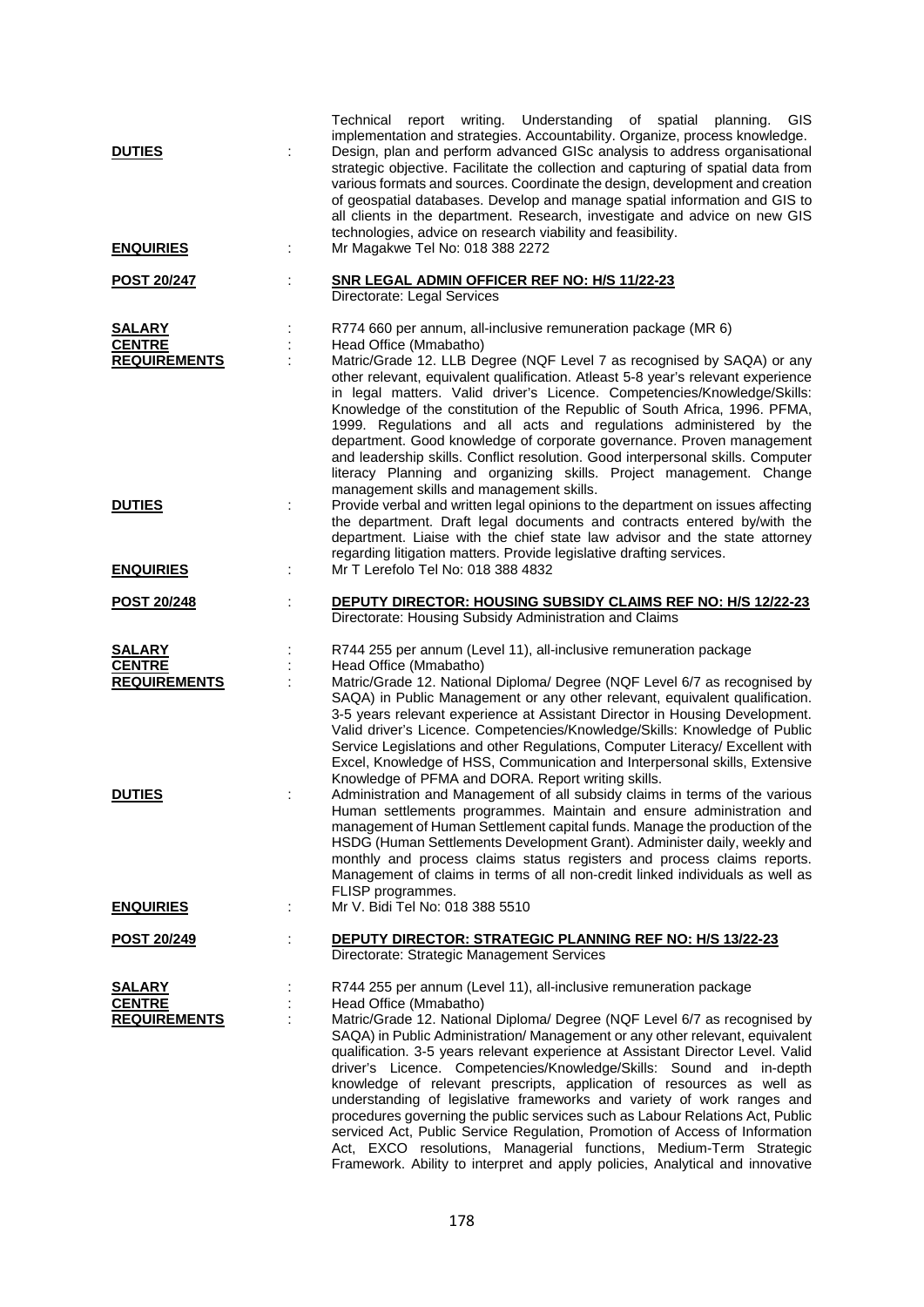| <b>DUTIES</b><br><b>ENQUIRIES</b>                     | thinking, Research, Report writing, Presentation and facilitation skills,<br>Organizing and leadership skills, Conflict management.<br>Facilitate strategic and operational planning sessions. Coordinate the<br>development of strategic and operational plans in line with accepted planning<br>guidelines. Align departmental planning with National, Provincial and sectors<br>plans. Management of HR practices and administration in the unit.<br>Mr Magakwe Tel No: 018 388 2272                                                                                                                                                                                                                                                                                              |
|-------------------------------------------------------|--------------------------------------------------------------------------------------------------------------------------------------------------------------------------------------------------------------------------------------------------------------------------------------------------------------------------------------------------------------------------------------------------------------------------------------------------------------------------------------------------------------------------------------------------------------------------------------------------------------------------------------------------------------------------------------------------------------------------------------------------------------------------------------|
|                                                       |                                                                                                                                                                                                                                                                                                                                                                                                                                                                                                                                                                                                                                                                                                                                                                                      |
| <b>POST 20/250</b>                                    | DEPUTY DIRECTOR: ASSET AND DISPOSAL MANAGEMENT REF NO:<br>H/S 14/22-23<br>Directorate: Supply Chain Management                                                                                                                                                                                                                                                                                                                                                                                                                                                                                                                                                                                                                                                                       |
| <b>SALARY</b><br><b>CENTRE</b><br><b>REQUIREMENTS</b> | R744 255 per annum (Level 11), all-inclusive remuneration package<br>Head Office (Mmabatho)<br>Matric/Grade 12. National Diploma/ Degree (NQF Level 6/7 as recognised by<br>SAQA) in Administration or any other relevant, equivalent qualification. 3-5<br>years relevant experience as an Assistant Director in supply chain/ Asset<br>management. Valid driver's Licence. Competencies/Knowledge/Skills:<br>Knowledge of government financial systems (BAS/WALKER/BAUD).<br>Knowledge of SCM processes. Conversant with PFMA and GIAMA.<br>Communication skills. Computer Literacy. Good telephone etiquette. High level                                                                                                                                                          |
| <b>DUTIES</b>                                         | of reliability. Presentation skills<br>Manage the disposal of assets. Maintain the loss register. Develop and monitor<br>the implementation of movable and immovable asset management strategy.<br>Participate in preparation of interim financial statements and annual financial<br>statements. Ensure the safeguard of assets and implementation of the<br>maintenance plan. Conduct asset verification of movable assets. Facilitate<br>investigations, record and report on theft, loss, damage and mismanagement<br>of assets                                                                                                                                                                                                                                                  |
| <b>ENQUIRIES</b>                                      | Ms M Tumane Tel No: 018 388 2474                                                                                                                                                                                                                                                                                                                                                                                                                                                                                                                                                                                                                                                                                                                                                     |
| <b>POST 20/251</b>                                    | <b>LEGAL ADMIN OFFICER REF NO: H/S 15/22-23</b><br>Directorate: Legal Services                                                                                                                                                                                                                                                                                                                                                                                                                                                                                                                                                                                                                                                                                                       |
| <b>SALARY</b><br><b>CENTRE</b><br><b>REQUIREMENTS</b> | R378 990 per annum (MR 5)<br>Head Office (Mmabatho)<br>Matric/Grade 12. LLB Degree (NQF Level 7 as recognised by SAQA) or any<br>other relevant, equivalent qualification. Atleast 3 year's relevant experience in<br>Civil Litigation. Contract drafting and legal opinions is essential. Valid driver's<br>Licence. Competencies/Knowledge/Skills: Knowledge of the constitution of the<br>Republic of South Africa, 1996. PFMA, 1999. Regulations and all acts and<br>regulations administered by the department. Good knowledge of corporate<br>governance. Proven management and leadership skills. Conflict resolution.<br>Good interpersonal skills. Computer literacy Planning and organizing skills.<br>Project management. Change management skills and management skills. |
| <b>DUTIES</b>                                         | Provide verbal and written legal opinions to the department on issues affecting<br>the department. Draft legal documents and contracts entered by/with the<br>department. Liaise with the chief state law advisor and the state attorney<br>regarding litigation matters. Provide legislative drafting services                                                                                                                                                                                                                                                                                                                                                                                                                                                                      |
| <b>ENQUIRIES</b>                                      | Mr T Lerefolo Tel No: 018 388 4832                                                                                                                                                                                                                                                                                                                                                                                                                                                                                                                                                                                                                                                                                                                                                   |
| <b>POST 20/252</b>                                    | <b>ADMINISTRATIVE</b><br><b>SENIOR</b><br><b>OFFICER:</b><br><b>HUMAN</b><br><b>SETTLEMENTS</b><br>RESEARCH REF NO: H/S 22/22-23<br>Directorate: Research and Policy Development                                                                                                                                                                                                                                                                                                                                                                                                                                                                                                                                                                                                     |
| <b>SALARY</b><br><b>CENTRE</b><br><b>REQUIREMENTS</b> | R321 543 per annum (Level 08)<br>Head Office (Mmabatho)<br>Matric/Grade 12. National Diploma with 3-5 years relevant experience/ relevant<br>Degree and 2-3 years relevant experience/Honours Degree with 1-2 years<br>Master<br>Degree<br>relevant<br>experience<br>or<br>with<br>experience.<br>no<br>Competencies/Knowledge/Skills: In-depth knowledge of relevant government<br>legislation and prescripts applicable to the public service. Verbal and written                                                                                                                                                                                                                                                                                                                  |
| <b>DUTIES</b>                                         | communication.<br>Develop departmental research agenda. Stakeholder engagements and<br>assessments. Conduct research and evaluation on departmental programmes.<br>Facilitate dissemination of research findings to relevant stakeholders. Human<br>resource supervision.                                                                                                                                                                                                                                                                                                                                                                                                                                                                                                            |